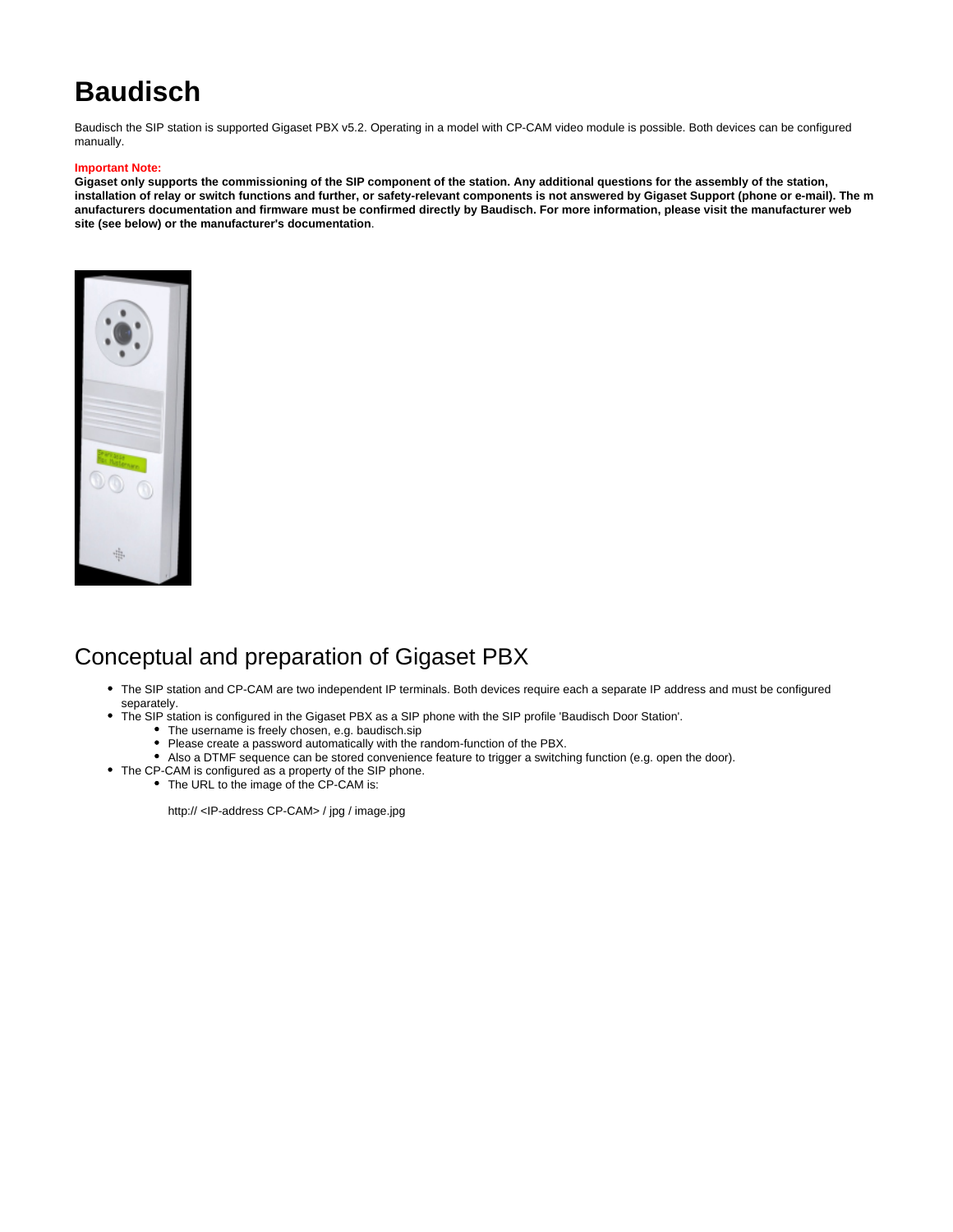| Konfiguration |                             |                                         |                                          |                    |                                                             |                   |              |                                |
|---------------|-----------------------------|-----------------------------------------|------------------------------------------|--------------------|-------------------------------------------------------------|-------------------|--------------|--------------------------------|
|               |                             | Editieren                               |                                          |                    |                                                             |                   |              |                                |
| å             | Benutzer                    | Detaildaten                             | Konfiguration der SIP Zugangsdaten       |                    |                                                             |                   |              |                                |
| ិ≚            | Gruppen                     | Art des Endgerätes:                     |                                          | Baudisch SIP Doo V | Funktionalität:                                             | Telefon           | $\checkmark$ |                                |
| a             | Telefone                    | Telefonname:                            | baudisch.sip                             |                    | Passwort:                                                   | Jj4aCT2ir15Uj5n4  |              | Zufallspasswort                |
| Θ             | Module                      |                                         | Verwendete Serveradresse: 192.168.32.133 |                    | Letzte bekannte Geräte-IP: 192.168.32.159                   |                   |              |                                |
| எ             | Voicemail                   | Autoprovisionierung                     |                                          |                    |                                                             |                   |              |                                |
| òĎ.           | Konferenz                   |                                         |                                          |                    |                                                             |                   |              |                                |
| €             | Adressbuch                  | Letzte Provisionierung:<br>MAC-Adresse: |                                          |                    | 01.01.1970 00:00:00                                         |                   |              |                                |
| $7^{2}_{1}$   | Rufnummern                  | Firmware-Version:                       |                                          | <br>---            |                                                             |                   |              |                                |
|               | Leitungen                   |                                         | Telefoneinstellungen überschreiben:      |                    |                                                             |                   |              |                                |
| L             | Routing                     |                                         |                                          |                    |                                                             |                   |              |                                |
|               | Server                      | Erweiterte Einstellungen                |                                          |                    |                                                             |                   |              |                                |
| W             | Auswertung                  | NAT:                                    | ---auswählen---                          | $\checkmark$       |                                                             |                   |              |                                |
| 쭙             | Anlagen-<br>verbund         | Codecs:<br>IP-Beschränkung:             | alaw.ulaw                                |                    |                                                             |                   |              |                                |
| a             | Sicherheit                  | Türsprechstelle                         |                                          |                    |                                                             |                   |              |                                |
| <b>卷+</b>     | Erweiterte<br>Einstellungen | <b>I</b> Einschalten                    | ○ Ausschalten                            |                    |                                                             |                   |              |                                |
|               |                             | Kamera-URL:                             | http://192.168.32.158/jpg/image.jpg      |                    |                                                             | Verbindung testen |              |                                |
|               |                             | DTMF:                                   | 1234                                     |                    |                                                             |                   |              |                                |
|               |                             | Schaltfunktionen                        |                                          |                    | Konfiguration der URL zur CP-CAM sowie der DTMF Sequenz für |                   |              |                                |
|               |                             |                                         |                                          |                    |                                                             | <b>Speichern</b>  |              | Übernehmen<br><b>Abbrechen</b> |
|               |                             |                                         |                                          |                    |                                                             |                   |              | Schließen                      |

- The SIP phone is now assigned to a dedicated user. This can be named as desired, e.g. First name: Door; Name: Entrance The telephone-numbers of the user also allow calls to this station. This must be unlocked separately in the station.
	- By the user-assignment the doorstation get the right to make external calls. • It is recommended for those users to deactivate the right "Phone Log".
	-

| Daten | Umleitung<br>Angezeigte Rufnummer: | Telefone<br>Rufnummern<br>Nummer unterdr. V | <b>iFMC</b><br>Tasten<br>Primäres Telefon: | Rechte<br>Gruppen<br>SIP/baudisch.sip | $\checkmark$ |          |
|-------|------------------------------------|---------------------------------------------|--------------------------------------------|---------------------------------------|--------------|----------|
|       | Anklopfen:                         | aktivieren                                  | Rule:                                      |                                       |              |          |
|       | Gerätename                         |                                             | <b>Rufnummer klingelt</b>                  |                                       | Aktiv        |          |
|       | SIP/baudisch.sip                   |                                             |                                            |                                       |              | $\times$ |
|       |                                    |                                             | 198                                        |                                       | v            |          |

- The Baudisch SIP intercom calls internal or external numbers when pressing the ringing-button.
	- In general, the target should be a group (Group Strategy: Ring All), in the example with group number 199.
	- All participants in this group of the Gigaset PBX are notified accordingly if the ringing-button on the Baudisch SIP doorstation is pressed.
	- **Note**: The combination with a module 'Group with Waiting-queue' is currently not supported.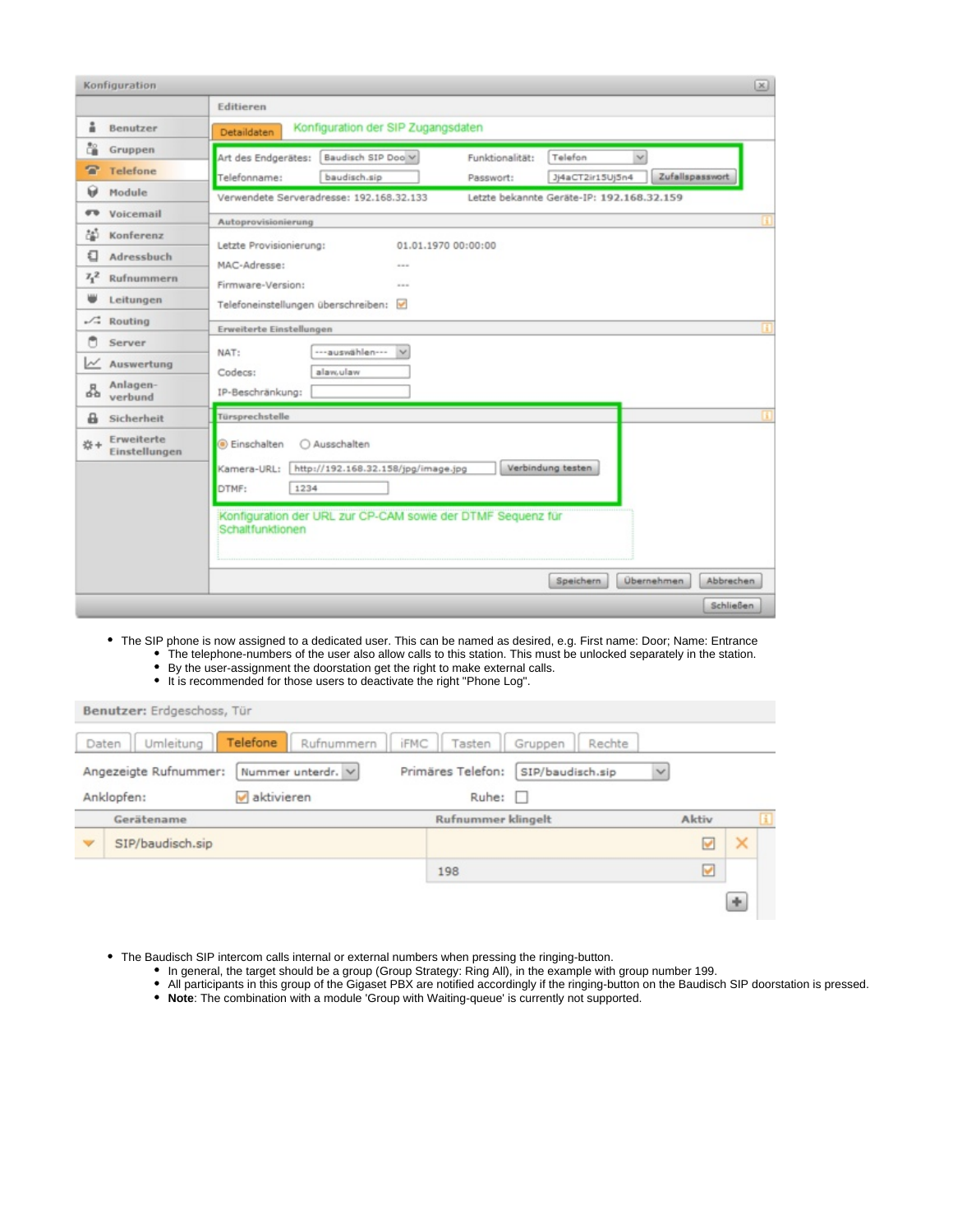|                | Umleitung Rufnummern Personenzuordnung |                 |    |
|----------------|----------------------------------------|-----------------|----|
| Sammelruf Türe |                                        |                 | B. |
| Ring All Group |                                        |                 |    |
| 0002           | Passwort:                              | Zufallspasswort |    |
|                |                                        |                 |    |
|                |                                        |                 |    |

| Gruppendaten Umleitung Rufnummern Personenzuordnung                  |          |
|----------------------------------------------------------------------|----------|
| Primäre interne Rufnummer:<br>199<br>v<br>Primäre externe Rufnummer: |          |
| <b>Rufnummer</b>                                                     |          |
| 199                                                                  | $\times$ |
|                                                                      | 庚        |

| Liste der Gruppenmitglieder   |            | Œ        |
|-------------------------------|------------|----------|
| Benutzer                      | Angemeldet |          |
| $\equiv$<br>1. Kirk, James T. | w          | ×        |
| $\equiv$<br>2. Chekov, Pavel  | ☑          | $\times$ |

## Configuring SIP station

#### **Important Note:**

**Please follow carefully the instructions of the manufacturer's documentation for setup. Please also note that you must save the setting changes separately on each page.**

## Configuration actions

#### **Phone book**

The settings of the phone book within the SIP station define the destination numbers within the Gigaset PBX which should be called if the ringing-button is pressed. There are various settings available here. Here is a simple standard scenario described.

The central call configures the behavior of the station when you press the ringing-symbol without the use of the arrow keys. Depending on the model of the SIP station, further configuration may be required.

- Central phone (display text)
	- Name: Idle-display on the bell display in three rows, for example Line 1: Gigaset Communications, line 2: Please ring the bell!
	- Number: Destination number when you press the bell, in the example, the group number 199
	- DTMF code: 4-digit code to trigger a function
	- Incoming: Reject
	- Relay: On
	- Group ID: None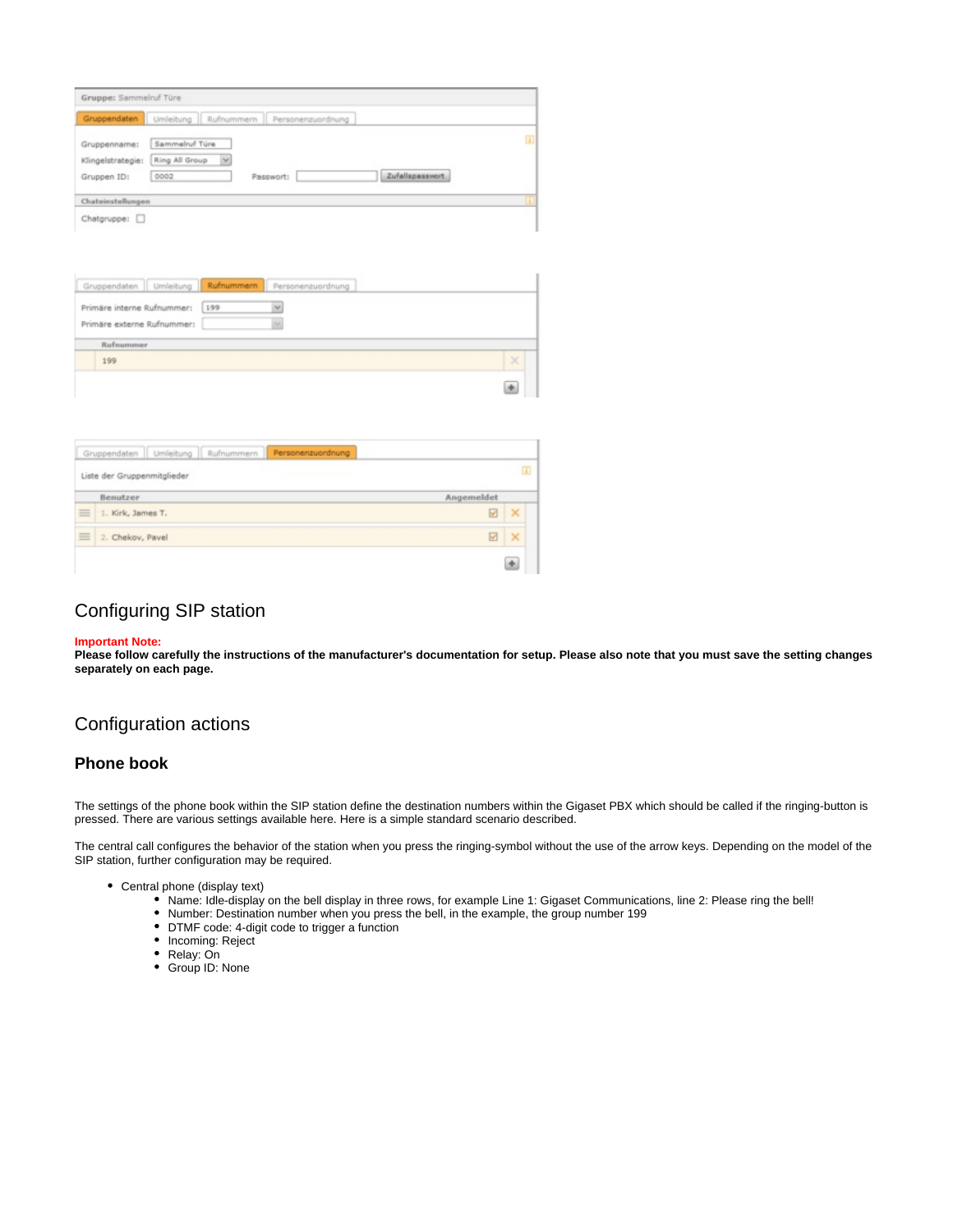## Zentralruf (Anzeigetexte)

| Name                 | Nummer |  | DTMF-Code |  |  |  | Ankommend                  | Abgehend                        | Relais | Gruppen-ID |                          |
|----------------------|--------|--|-----------|--|--|--|----------------------------|---------------------------------|--------|------------|--------------------------|
| 116 Gigaset Com. 199 |        |  |           |  |  |  | $1 - 2 - 3 - 4 -$ Abweisen | $\blacktriangleright$ Ansage An | $- An$ | Keine      | $\overline{\phantom{a}}$ |
| Herzlich Willkomm    |        |  |           |  |  |  |                            |                                 |        |            |                          |
|                      |        |  |           |  |  |  |                            |                                 |        |            |                          |

## VoIP settings

- CODECs
	- Codec 1: PCMA
	- Codec 2: PCMU
	- Codec 2-6: None
- SIP settings
	- SIP Registration: [x] Yes
	- SIP Server: <Gigaset-IP>
	- SIP server port: 5060
	- SIP Domain: <Gigaset-IP>
	- SIP outbound proxy server: [x] No
	- Use DNS SRV: [x] No
	- SIP User ID: <SIP-Telefon-Name>
	- SIP authentication ID: <SIP-Telephone-Name>
	- SIP authentication PIN: <SIP-Telephone-Passwort>
	- Username: <SIP-Telephone-Name>

## **SIP Einstellungen**

| SIP Registrierung:             | $\circ$ Nein $\circ$ Ja     |                 |                                 |
|--------------------------------|-----------------------------|-----------------|---------------------------------|
| SIP Server:                    | 192.168.32.133              |                 | (IP oder URI)                   |
| SIP Server Port:               | 5060                        | (Standard 5060) |                                 |
| SIP Domain:                    | 192 168 32 133              |                 |                                 |
| SIP Server als Outbound Proxy: | $\bullet$ Nein $\circ$ Ja   |                 |                                 |
| Benutze DNS SRV:               | $\bullet$ Nein $\bullet$ Ja |                 |                                 |
| SIP Benutzer ID:               | baudisch.sip                |                 |                                 |
| SIP Authentifizierung ID:      | baudisch.sip                |                 |                                 |
| SIP Authentifizierung PIN:     |                             |                 |                                 |
| Benutzername:                  | baudisch.sip                |                 | (Optional, z.B. Max Mustermann) |

- Advanced SIP Settings
	- Send DTMF: RFC2833
	- Support PRACK (RFC3262): [x] no
	- Please leave the other values at their default settings
- System
	- Syslog Server IP: <Gigaset-IP> (please use only in case of support)
	- SNTP Server: <Gigaset-IP>
	- Time zone: GMT +01:00
	- Clock adjust: [x] yes

## **Hardware settings**

Please make the settings according to the manufacturer's instructions and the requirements on site.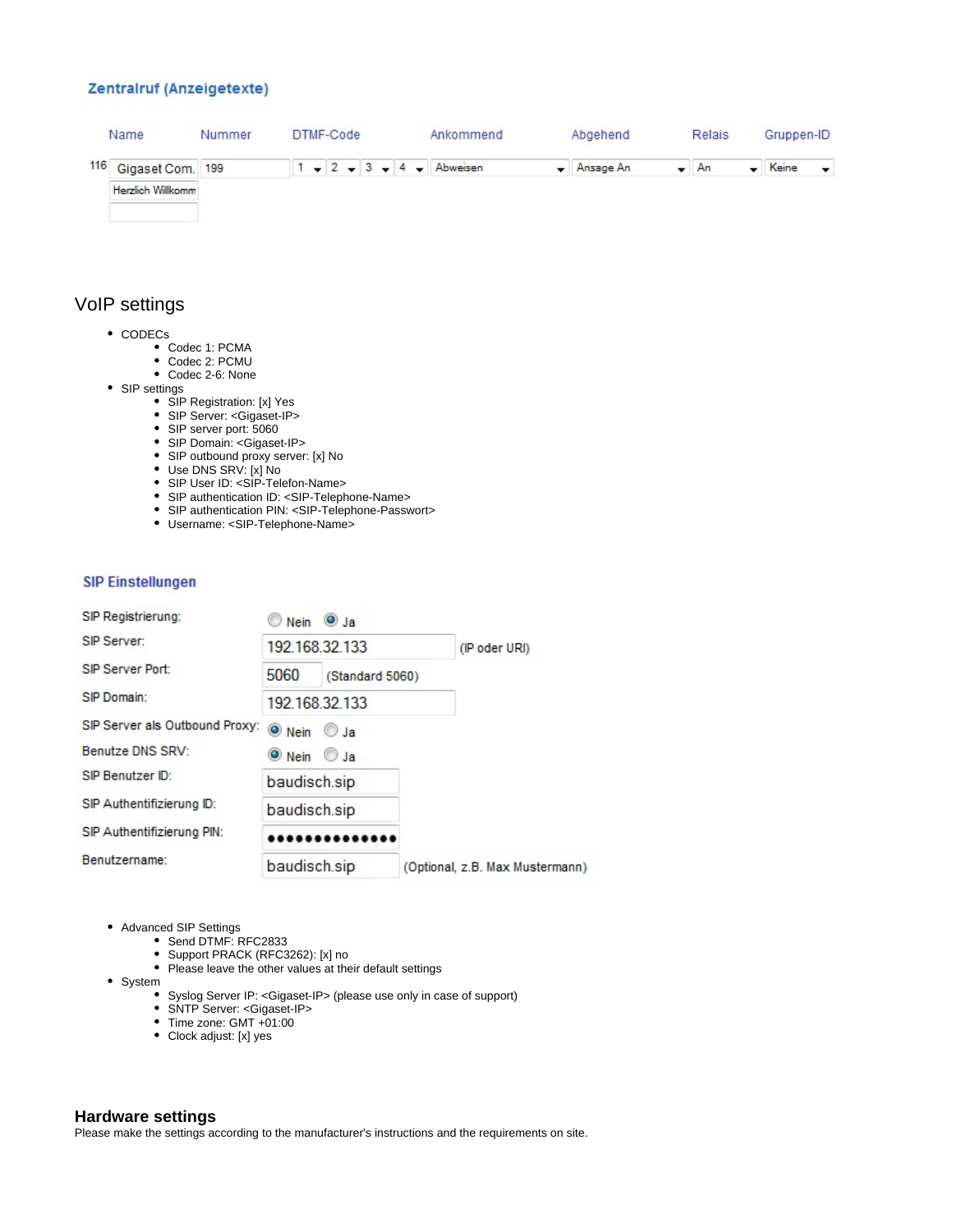## Configuration of CP-CAM

**Important Note:**

#### **Please follow carefully the instructions of the manufacturer's documentation for setup.**

In combination with the Gigaset PBX, the CP-CAM must be operated with a fixed IP address - either by a fixed configuration in the device or via a static lease in the DHCP server.

## **Configuration actions**

- Settings --> Camera
	- Mode: QVGA (320 x 240)
	- Number of frames per second (sensor): 15 Displayed images (video): Each 2nd

• If necessary change other settings to your requirements.

If a password protection for the interrogation of the video image is configured, following URL instead of the default one (mentioned above):

<Username> http://: @ <Password> <IP-address CP-CAM> / jpg / image.jpg

### **Manufacturer's documentation**

- Manufacturer's documentation is available on the Baudisch website : http://www.baudisch.de/downloads#anleitungen (password: SIP-hightech)
- Manufacturers package to download: available [here!](https://teamwork.gigaset.com/gigawiki/download/attachments/7405644/Baudisch-Package-20120525.zip?version=1&modificationDate=1359731830000&api=v2)

### **Sample Images**

Sample images for demonstration purposes